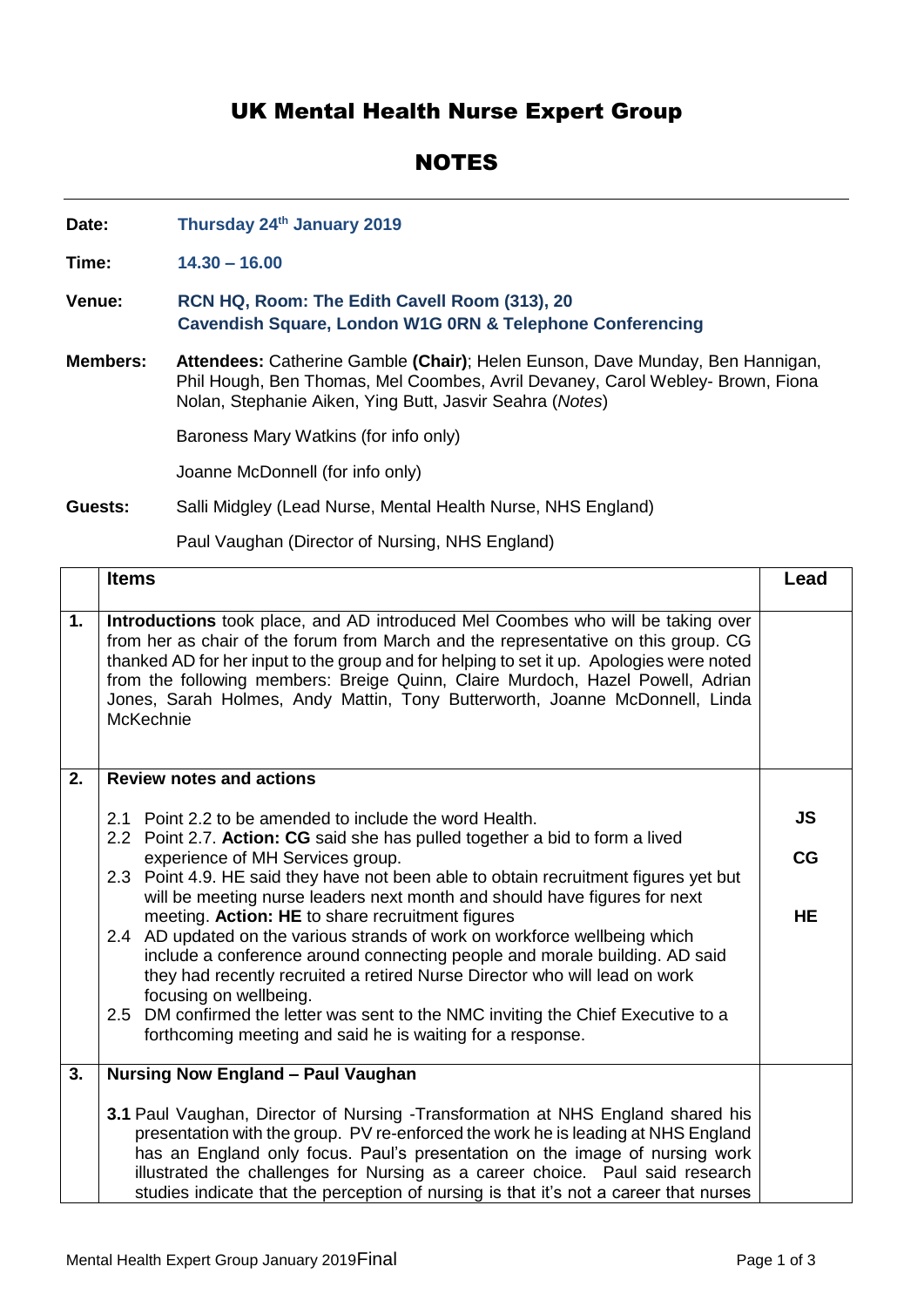|    | would recommend to their own children. Paul further updated on the different<br>workstreams which have been identified to address the challenges. The                                                                                                                                                                                                                                                                                                                                                                                                                                                                                                                                                                                                                                                                                                                                                                                                                                                                                                                                                                                                                                                                                                                                                                                                                                             |           |
|----|---------------------------------------------------------------------------------------------------------------------------------------------------------------------------------------------------------------------------------------------------------------------------------------------------------------------------------------------------------------------------------------------------------------------------------------------------------------------------------------------------------------------------------------------------------------------------------------------------------------------------------------------------------------------------------------------------------------------------------------------------------------------------------------------------------------------------------------------------------------------------------------------------------------------------------------------------------------------------------------------------------------------------------------------------------------------------------------------------------------------------------------------------------------------------------------------------------------------------------------------------------------------------------------------------------------------------------------------------------------------------------------------------|-----------|
|    | presentation highlighted some of the work NHS England is focusing on around<br>recruiting Men in Nursing, identifying role models for Learning Disabilities and<br>Mental Health as well as working with schools that have a high BAME student ratio.<br>Paul concluded by stating there was opportunities to do things differently with Ruth<br>May as the new CNO. Paul also shared that they have the hashtag TeamCNO.                                                                                                                                                                                                                                                                                                                                                                                                                                                                                                                                                                                                                                                                                                                                                                                                                                                                                                                                                                         |           |
|    | PNMPaul_Jan19<br>(002).pptx                                                                                                                                                                                                                                                                                                                                                                                                                                                                                                                                                                                                                                                                                                                                                                                                                                                                                                                                                                                                                                                                                                                                                                                                                                                                                                                                                                       |           |
|    | 3.2 AD said he was not aware of this work and requested that NHS England engages<br>with us and requested that it is inclusive. Other members of the meeting also<br>indicated that they would prefer a more joined up approach. Paul expressed<br>concern that members of the group did not think the approach was inclusive and<br>said he would ensure this is fed back. BT said it is good to see we are moving<br>away from simply talking about care and compassion and focusing more on what<br>Mental Health nurses do. CG said it is hard for nurses to know how or what career<br>pathway to follow and promotion was more problematic if it is a BAME nurse. CG<br>said it was necessary to get the balance right. Paul asked if the group wanted to<br>be a design group for mental health nursing which will decide and agree the<br>outputs. The group signed up and agreed on moving forward with this joint<br>approach. In addition, HE and LMc signed up to a UK wide approach.<br><b>Action: PV and CG to progress</b>                                                                                                                                                                                                                                                                                                                                                         | PV & CG   |
| 4. | Salli Midgley - NHS England                                                                                                                                                                                                                                                                                                                                                                                                                                                                                                                                                                                                                                                                                                                                                                                                                                                                                                                                                                                                                                                                                                                                                                                                                                                                                                                                                                       |           |
|    | 4.1 Salli Midgley, Lead Nurse, Mental Health Nursing shared her presentation with the<br>group. Salli shared the different workstreams which she said is supported by a<br>team and reports to an oversight group. Salli said there was work focusing on<br>segregation and seclusion. HE said the mental welfare commission is publishing<br>guidance on restrictive practices on seclusion specifically. There was discussion<br>about the police wearing body cameras and whether this is considered to be the<br>right approach, and what the consideration is for nurses being filmed. There was<br>mixed views shared where AD said some feedback from patients indicated that<br>they felt safer, whilst others in hospitals questioned who and how the recordings<br>were used. It was also highlighted that a number of admissions in A&E are related<br>to mental health issues but as this connection is not addressed when admissions<br>are made, this tends to result in frequent readmissions. Policies were being locally<br>applied in hospitals and data protection rules were being followed and cameras<br>had only been installed in communal areas. Salli reported she was part of an expert<br>reference group and said members of the group were welcome to join. CG<br>confirmed Salli would be joining this membership group.<br>Salli Midgley<br>overview Jan 19 for R |           |
|    | Action: Salli Midgley to become a member of the group                                                                                                                                                                                                                                                                                                                                                                                                                                                                                                                                                                                                                                                                                                                                                                                                                                                                                                                                                                                                                                                                                                                                                                                                                                                                                                                                             | <b>JS</b> |
| 5  | <b>Research and Innovation update</b>                                                                                                                                                                                                                                                                                                                                                                                                                                                                                                                                                                                                                                                                                                                                                                                                                                                                                                                                                                                                                                                                                                                                                                                                                                                                                                                                                             |           |
|    | 5.1 BH updated that the 25 <sup>th</sup> RCN International Mental Health Nursing Research<br>conference had been confirmed to take place on 12 <sup>th</sup> and 13 <sup>th</sup> September 2019 at<br>the RCN HQ. BH asked members of the group to share with their networks and                                                                                                                                                                                                                                                                                                                                                                                                                                                                                                                                                                                                                                                                                                                                                                                                                                                                                                                                                                                                                                                                                                                 |           |